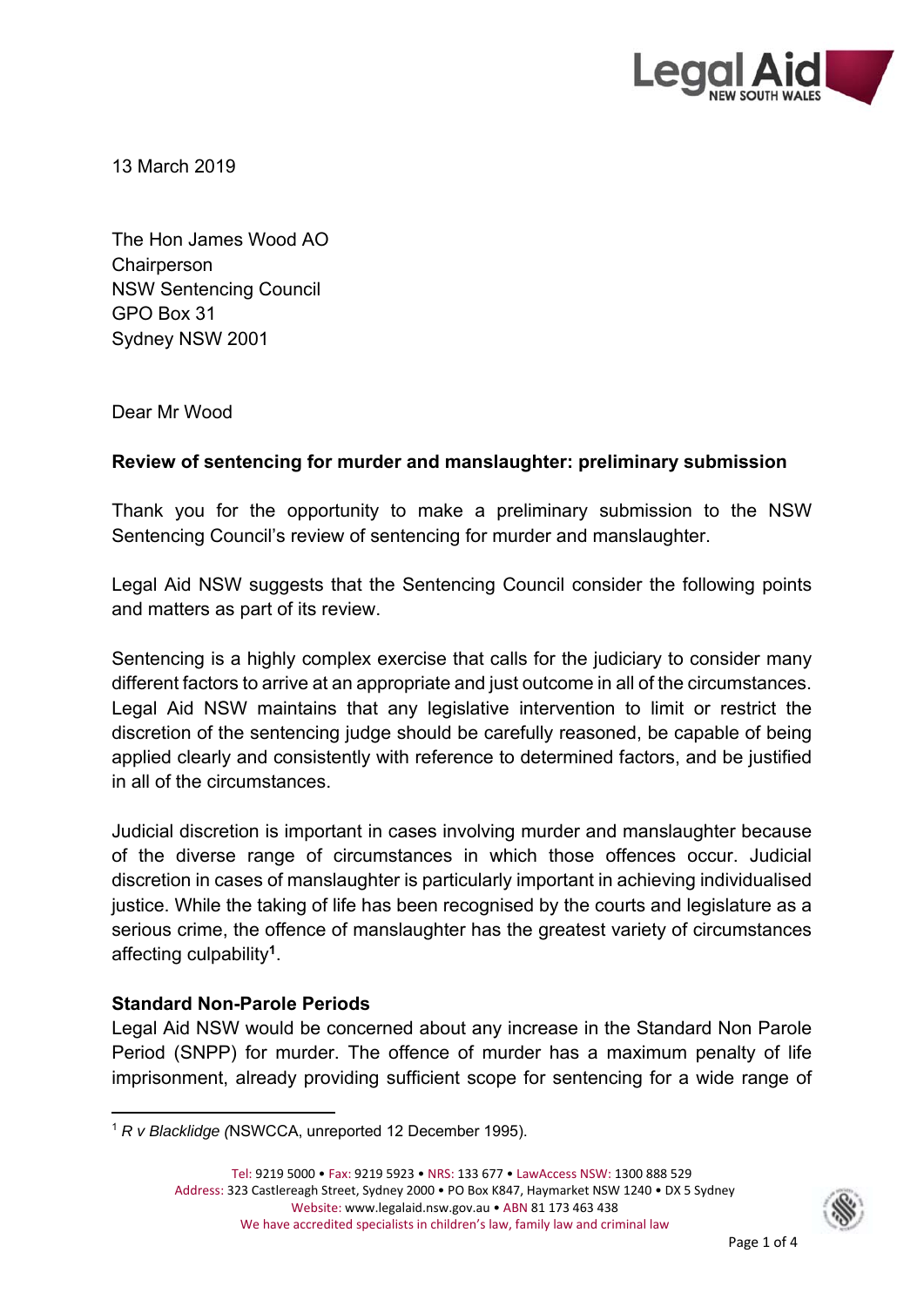offending conduct. The Sentencing Council should examine data from the Judicial Commission and consider the effect that the SNPP has had on sentencing trends for murder<sup>2</sup>. There should be no increase in the SNPP unless supported by evidence based reasons.

### **Mandatory life sentences**

Legal Aid NSW would be concerned about any further fettering of judicial discretion by expanding the application of section 61 of the *Crimes (Sentencing Procedure) Act 1999* (CSP Act) in relation to murder. On the introduction of section 61 of the CSP Act, the then NSW Attorney General appropriately acknowledged that the offence of murder takes many and varied forms<sup>3</sup>. For this reason some judicial discretion to impose less than life imprisonment was retained.

In our view, there should be no further restriction on judicial discretion by expanding the application of section 61, including by reference to the nature of the relationship between the victim and the offender. Such a factor is likely already to be a relevant consideration in sentencing, but it has the potential to produce arbitrary and disproportionate outcomes if it is included in section 61 of the CSP Act.

# **Intimate partner homicide where the offender had been the primary domestic violence victim in the relationship**

Legal Aid NSW suggests that the Sentencing Council give particular consideration to the current sentencing principles and sentence outcomes for intimate partner homicide offenders who were the primary victim of domestic violence in the relationship with the deceased person.

We note the following findings from a Domestic Violence Death Review Team Report. Between 1 July 2000 and 30 June 2014:

- 31 (89%) of the 35 men killed by a female intimate partner had been the primary domestic violence perpetrator in the relationship. All 7 men killed by a male intimate partner had been the primary domestic violence victim in the relationship; and
- 26% of females who killed an intimate partner were acquitted at trial<sup>4</sup>.

## **Considerations in sentencing for homicides involving domestic and family violence (DFV)**

When considering homicides involving DFV, the Sentencing Council should consider what factors are taken into account in sentencing proceedings and whether there is any evidence that such homicides result in different sentencing outcomes.

  $^2$  Judicial Commission of NSW, 'The impact of the standard non-parole period sentencing scheme on sentencing patterns in New South Wales'. Monograph 33 – May 2010.

<sup>&</sup>lt;sup>3</sup> The Hon. J. W. Shaw, Second Reading Speech. Crimes Amendment (Mandatory Life Sentences) Bill 1996. 17 April 1996.

<sup>4</sup> NSW NSW Domestic Violence Death Review Team Report, 2015 – 2017.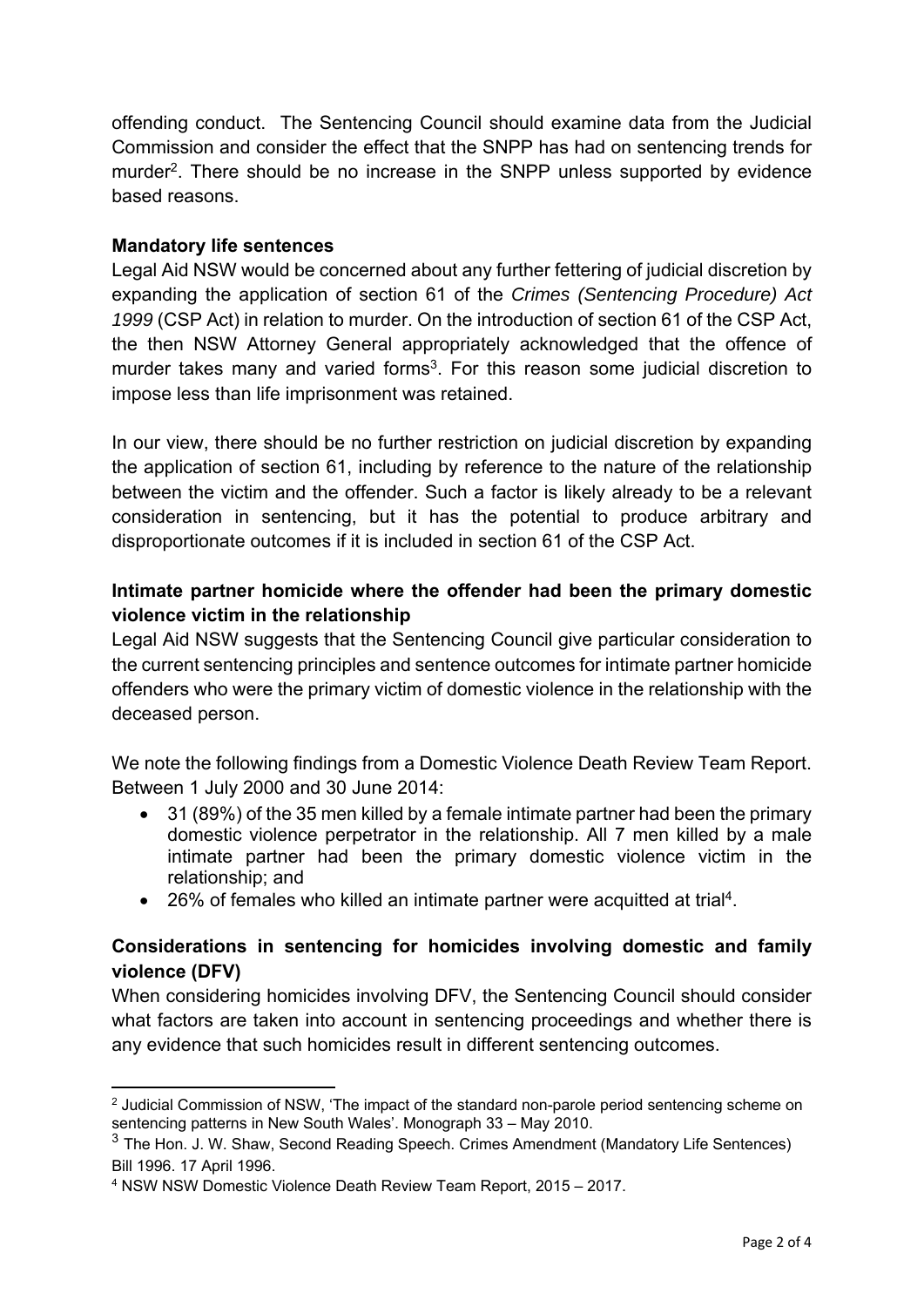Factors and principles that might be considered in the sentencing of homicides involving DFV could include the following:

- how DFV is recognised, understood and explained in sentence proceedings and any contribution of gender-based attitudes;
- how expert evidence on DFV is used in sentencing proceedings;
- the use of provocation as a mitigating factor in sentencing in a DFV context; and
- the availability of non-legislative judicial guidance on DFV.

We note that courts are already taking into account several statutory aggravating factors when sentencing for intimate partner homicides. These factors may include that the offence occurred in the home, was a breach of trust or was committed in front of a child. If there is a history of previous convictions or breaches of supervision orders relating to DFV offences, then other aggravating factors arise. Sentencing principles relating to general deterrence and specific deterrence will also be given greater weight, resulting in a harsher sentence where there is a history of violence.

A discussion paper recently published by the Domestic Violence Resource Centre Victoria contains an analysis of factors taken into account when an intimate partner homicide occurs<sup>5</sup>. Given differences between jurisdictions, we suggest that a similar review of cases in NSW would be helpful in better understanding sentencing in such cases. We refer the Sentencing Council to the Judicial Commission of NSW, *Sentencing Trends and Issues – Sentencing for Domestic Violence*, which analysed factors affecting NSW sentences for domestic homicides and domestic violence in general<sup>6</sup>. The Australian Law Reform Commission also considers some of the above issues in its *Family Violence Report* of 2010, and makes various recommendations in relation to recognising family violence in sentencing.

## **High risk offenders**

Legal Aid NSW suggests that the Sentencing Council also consider the impact of the high risk offender scheme on the detention and supervision of offenders who have served sentences for murder and manslaughter. The *Crimes (High Risk Offenders) Act 2006* was initially extended to high risk violent offenders in 2013 and has been further expanded by legislative amendments in 2016, 2017 and 2018. The availability of orders under that regime is relevant to the question of the deterrent effect and necessity of longer sentences for murder or manslaughter.

 5 Domestic Violence Resource Centre, '*Out of character?* Legal responses to intimate partner homicides by men in Victoria 2005–2014', 2016, p 65; Ch 10, at

www.dvrcv.org.au/sites/default/files/out\_of\_character\_dvrcv.pdf, accessed 16 June 2017.

<sup>6</sup> Judicial Commission of NSW, *Sentencing Trends and Issues No 45 - Sentencing For Domestic Violence,* 2016, pp 20-24.